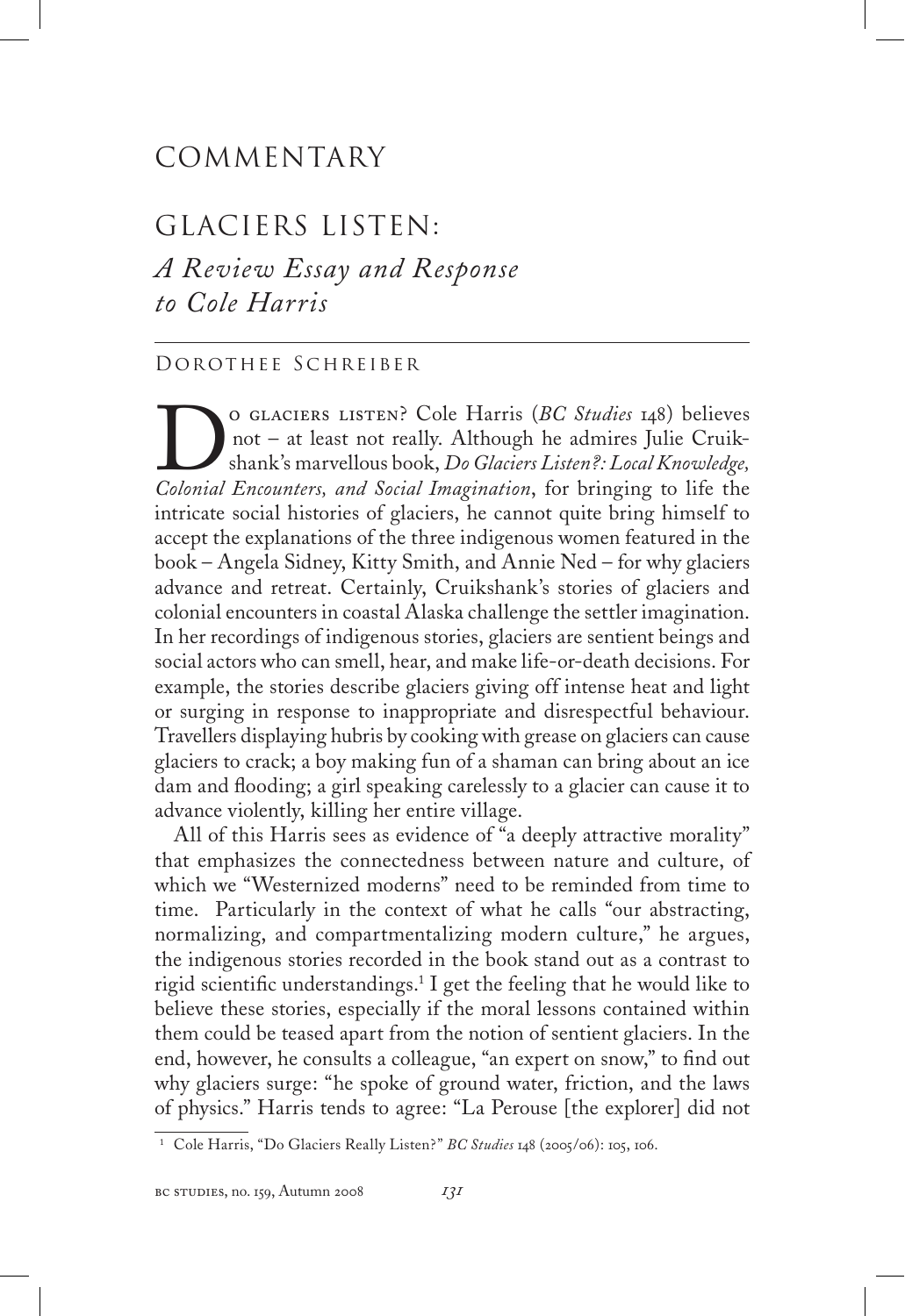think glaciers listen, and nor, except as figures of speech, do we." After all, Harris writes, these indigenous stories are "situated in lifeworlds that were built around understandings that, for the most part, are no longer credible." Physics, on the other hand, contains what he calls "basic understandings" that are both "placeless" and robust.<sup>2</sup>

I suggest that Harris's analysis stems from a widespread misunderstanding of what is often termed "traditional ecological knowledge" and how it stands in relation to Western science. Indigenous stories of glaciers are incompatible with those of non-indigenous people not because indigenous minds organize thought differently – "always in Native accounts, people and glaciers are beings mixed up with one another" is how Harris puts it – but, rather, because of how knowledge is embedded in practical objectives and interests.<sup>3</sup> The physical laws that Harris suggests passively reflect reality are the same laws that allowed explorers, and a settler society in Canada today, to privilege time over place and the global over the local. For example, when the geologist Frederick Schwatka travelled across glaciers in the Yukon in 1891, he attributed certain matters of locality, such as prohibitions against frying with grease on glaciers, to "superstition," thereby removing knowledge from its local context and integrating it into global, temporal hierarchies of primitive and civilized. Such transformations made it easy for explorers to move across the landscape, naming, censusing, and mapping. Dismissing their guides' precautions as irrational fears, these men saw themselves as prophets from another time, who knew about fundamental, undeniable physical laws that were independent of any particular peoples or places. As Schwatka wrote about a particularly harrowing glacier crossing: "before crossing, they all 'made medicine,' and no doubt it saved many valuable lives. Their fear of glacial ice is too pronounced and manifest to be based on any general physical reasons, and must be accounted for wholly by superstition."4

Kitty Smith interrupts one of her glacier narratives to remind the listener: "This is a story, you know, not a 'story.' It's a true story."5 Her comment seems to speak to explorer accounts and anticipates Cole Harris's critique. It also forces us to consider why stories have to be true in order for us to understand their meaning. To suggest that Kitty Smith's stories are myths is to establish divisions of truth and falsehood,

<sup>&</sup>lt;sup>2</sup> Ibid., 106.<br><sup>3</sup> Ibid., 103.

<sup>4</sup> Julie Cruikshank, *Do Glaciers Listen?: Local Knowledge, Colonial Encounters, and Social Imagination* (Vancouver: UBC Press, 2005), 19.

<sup>5</sup> Ibid., 88.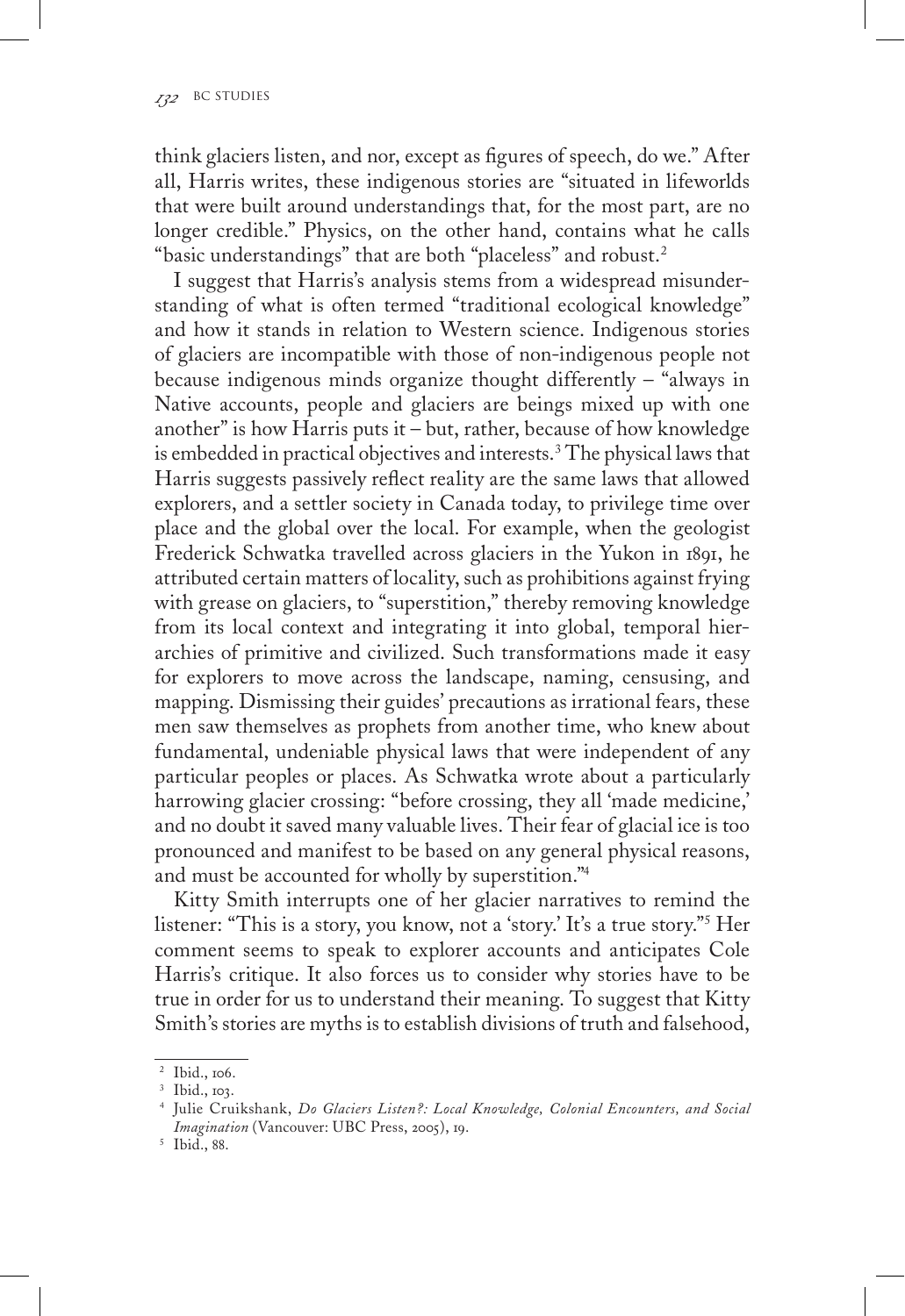culture and nature, science and traditional knowledge that can only arise from within our (settler) experience, and that experience is one of ongoing colonialism. Cruikshank demonstrates that such divisions were integral to the "usual formalities" by means of which early explorers made indigenous peoples the subject of knowledge that would later serve to classify and administer them. Examples of this knowledge included mapping, surveying, and claiming mountains as national possessions as well as collecting "abandoned" artifacts, taking detailed inventories of natural resources, and charting trade routes.6 Today, hunting grounds, fishing spots, and other places are punctuated by sites of archaeology, geology, and climate science, and are organized through the boundaries and administrative units of province, state, territory, park, reserve, game sanctuary, and a unesco World Heritage Site. These differentiated and categorized places exist not just in the cognitive realm of Western minds but also as tools in the assimilation of indigenous people into American and Canadian nation-building projects.

If indigenous glacier stories, like science stories, are continuous with human activity, then "listen[ing] for different stories," as Annie Ned suggests, is not a matter of having Western science "knocked off its pedestal" (as Harris fears) but, rather, of shifting relations between indigenous peoples and a settler society.7 The potential of stories to serve as instruments of decolonization is evident in a new generation of Kluane First Nation youth travelling along the old trails and making use of oral traditions as a way of reacquainting themselves with the land.<sup>8</sup> Once explorers had been guided by knowledgeable indigenous guides (possibly the ancestors of these Kluane youth) across what was for Europeans impenetrable terrain, they gained access to glaciers as discoveries and as field sites, and began the process of separating local communities from their ancestral homeland. As the result of repeated exploration and sustained record keeping, these places were transformed into sites of science: field sites through which vast resource areas and continent-wide geological processes could be understood. Like all field sites, glaciers were peripheral, interchangeable, and constructed with reference to distant centres, where local findings were made accessible, combinable, and transportable.9 Explorers Jean-Francois de La Perouse,

<sup>6</sup> Ibid., 135, 176.

<sup>7</sup> Harris, "Do Glaciers Really Listen?" 106.

<sup>8</sup> Cruikshank, *Do Glaciers Listen?* 254.

<sup>9</sup> These distant centres are what Bruno Latour refers to as "centres of calculation." See Bruno Latour, *Science in Action: How to Follow Scientists and Engineers through Society* (Cambridge, MA: Harvard University Press, 1987), 215-57.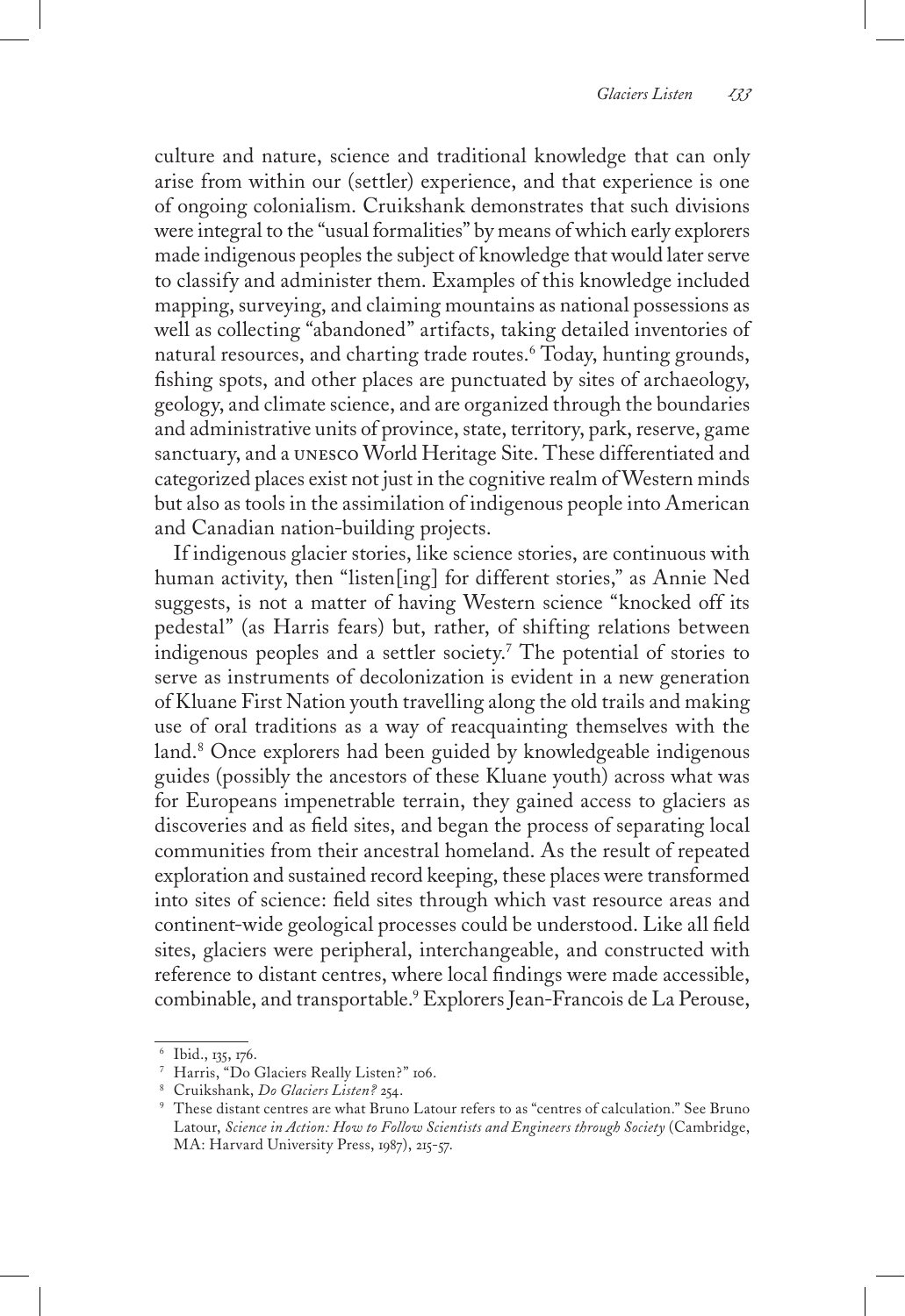John Muir, Edward Glave, and the surveyors of the International Boundary Commission constructed their field sites within networks of statistics, categories, measurements, and writings that were well established elsewhere and that made it possible to investigate, inventory, and map the natural resources of the north Pacific coast and its interior. The perceived remoteness of the region further anchored and defined glacial landscapes and allowed for arguments about how the wild and hostile state of nature closely mirrored the level of civilization of the indigenous inhabitants.10

Stories of glaciers as alive, as dens for giant animals, or as key players in clan histories are difficult for us (newcomers) to believe for precisely the same reason that stories of glaciers as objects of science seem so compelling: from our location at the colonial centre, we authorize official observations and categories as scientific, while marginalizing indigenous stories as superstitious, primitive, or outdated. If stories are to have transformative potential for Native-settler relations, then indigenous knowledge should be understood as being continuous with the courses of action through which people built successful lives in their traditional territories and into which we might assimilate ourselves as newcomers. For example, maintaining flourishing runs of salmon was a major accomplishment of Northwest Coast peoples. As La Perouse reported when he sailed into Lituya Bay in 1786, the salmon were "'so abundant' that, in addition to eating their fill of fresh fish while in the area, 'each ship salted two casks.'"11 That the local Tlingit were able to sustain these runs despite low ocean temperatures and highly efficient mass harvesting technologies points to their careful and successful resource management techniques.12 Ecological knowledge therefore allowed people to guard against, and cope with, the very real and constant danger that the abundance of fish, and access to fishing sites and trade routes, would be disrupted, if not by overharvesting, then by ocean or riverine conditions or shifting ice. Cruikshank writes of Deikinaak'w, an early twentieth-century Tlingit man who spoke of the careful attention paid to protocols when people had to cross over ice bridges.13 Anthropologist Catherine McClellan recorded a similar story of travel under the Taku glacier as well as the successful crossing back

<sup>10</sup> Cruikshank, *Do Glaciers Listen?* 139, 244.

<sup>&</sup>lt;sup>11</sup> Steve J. Langdon, "Tidal Pulse Fishing: Selective Traditional Tlingit Salmon Fishing Techniques on the West Coast of the Prince of Wales Archipelago," in *Traditional Ecological Knowledge and Natural Resource Management*, ed. Charles R. Menzies (Lincoln: University of Nebraska Press, 2006), 22.

<sup>12</sup> Ibid., 21-46.

<sup>13</sup> Cruikshank, *Do Glaciers Listen*? 40.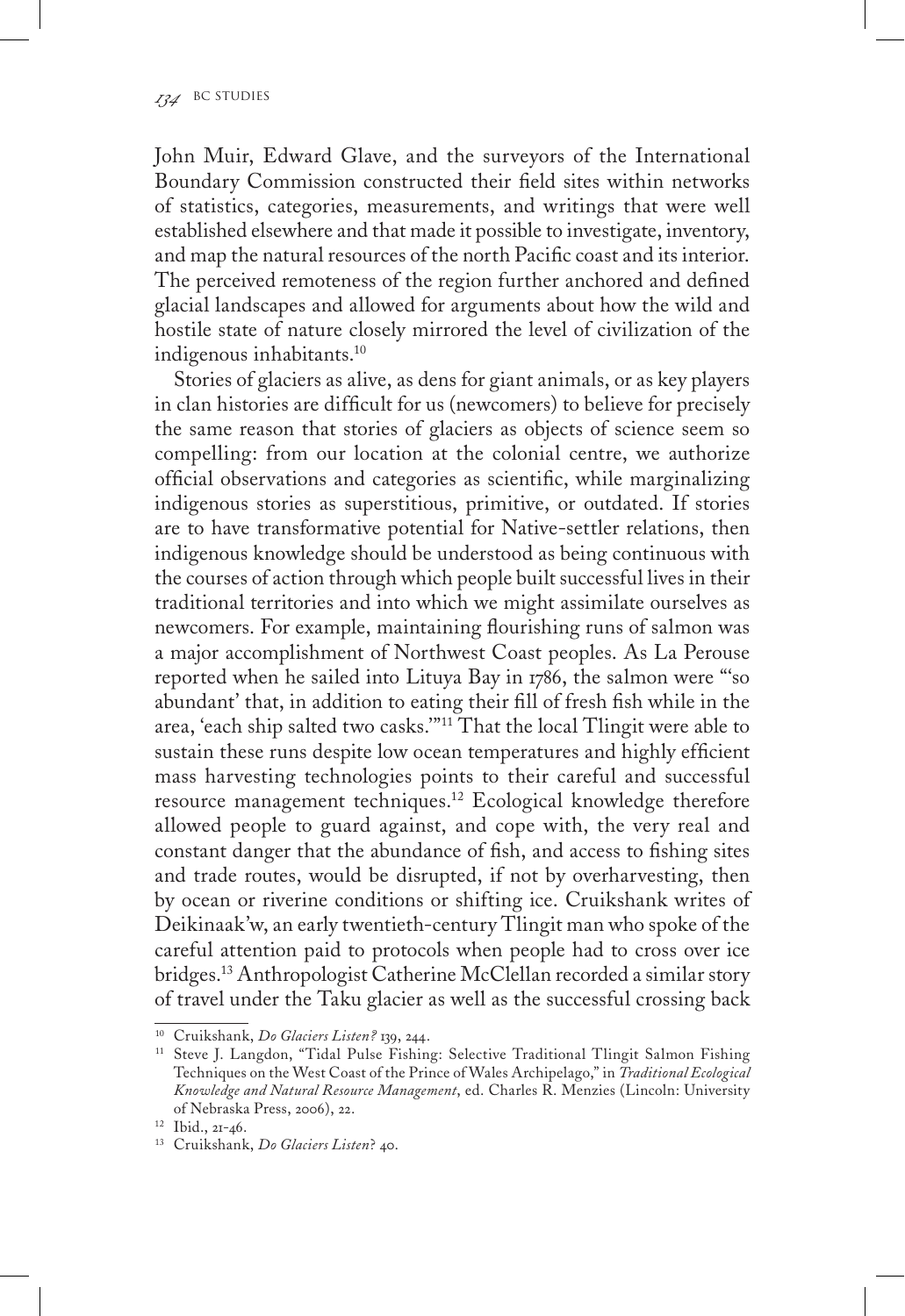over that glacier to report the news: "then everyone walked across the glacier, collected fish, and returned on foot. The following year, people say, the glacier dam broke and salmon returned upriver."<sup>14</sup> But there was always a danger of resource failure or inhospitable weather: when migrating Athapaskans made the mistake of laughing at the eulachon at Yakutat Bay, "they excited fierce south winds that drowned one and left the others stranded for weeks."15

The Nuhmuh ecologist Raymond Pierotti has argued that "Indigenous Americans probably were aware of the true nature of population and environmental fluctuations because they kept constant track of the changeable non-equilibrium conditions that predominate in the real world."16 This kind of careful attention to a changing environment is also evident in the stories of Annie Ned, Kitty Smith, and Angela Sidney, and indigenous scholars have long argued that, across North America, societies developed sophisticated understandings of ecological relationships. Vine Deloria has pointed out that relatedness between humans and the rest of existence is a fact for indigenous peoples: the understanding that "we are all relatives" is at the core of all Native American philosophies.17 These commonalities move individual indigenous stories out of the realm of the local and into the realm of continent-wide (if not global) indigenous experience.

Ecological relatedness is not a romanticized cliché and cannot be reduced to an interesting ethnographic fact. Nor is it captured by the notion of sentience, which Edward Glave and John Muir used to evoke the awe-inspiring glaciers they encountered in their travels through indigenous lands. For Glave, the Alsek river was an "angry torrent," and icefields let out "sullen growl[s]"; Muir described glaciers as "traveling animals that make their own tracks."18 Yet, as Cruikshank points out, both men ignored the local social conventions associated with glaciers and acted recklessly in these precarious social landscapes. In other words, what these explorers failed to grasp is that non-human persons, which include animals, plants, and landforms, are part of the social and moral communities of indigenous peoples. This relatedness has profound implications. For example, when canoes carrying Tlingit traders of the L'uknax.ádi clan capsized in Lituya Bay, either because Tsalxaan (Mount

<sup>14</sup> Ibid., 41.

<sup>&</sup>lt;sup>15</sup> Ibid., 35.<br><sup>16</sup> Raymond Pierotti, in press, *The World Wolf Made* (Lincoln: University of Nebraska Press).

<sup>&</sup>lt;sup>17</sup> Vine Deloria, "Relativity, Relatedness and Reality," in *Spirit and Reason: The Vine Deloria*, *Jr., Reader*, ed. Barbara Deloria, Kristen Foehner, and Sam Scinta (Golden, Co: Fulcrum Press, 1999), 32-39.

<sup>18</sup> Cruikshank, *Do Glaciers Listen*? 158, 207.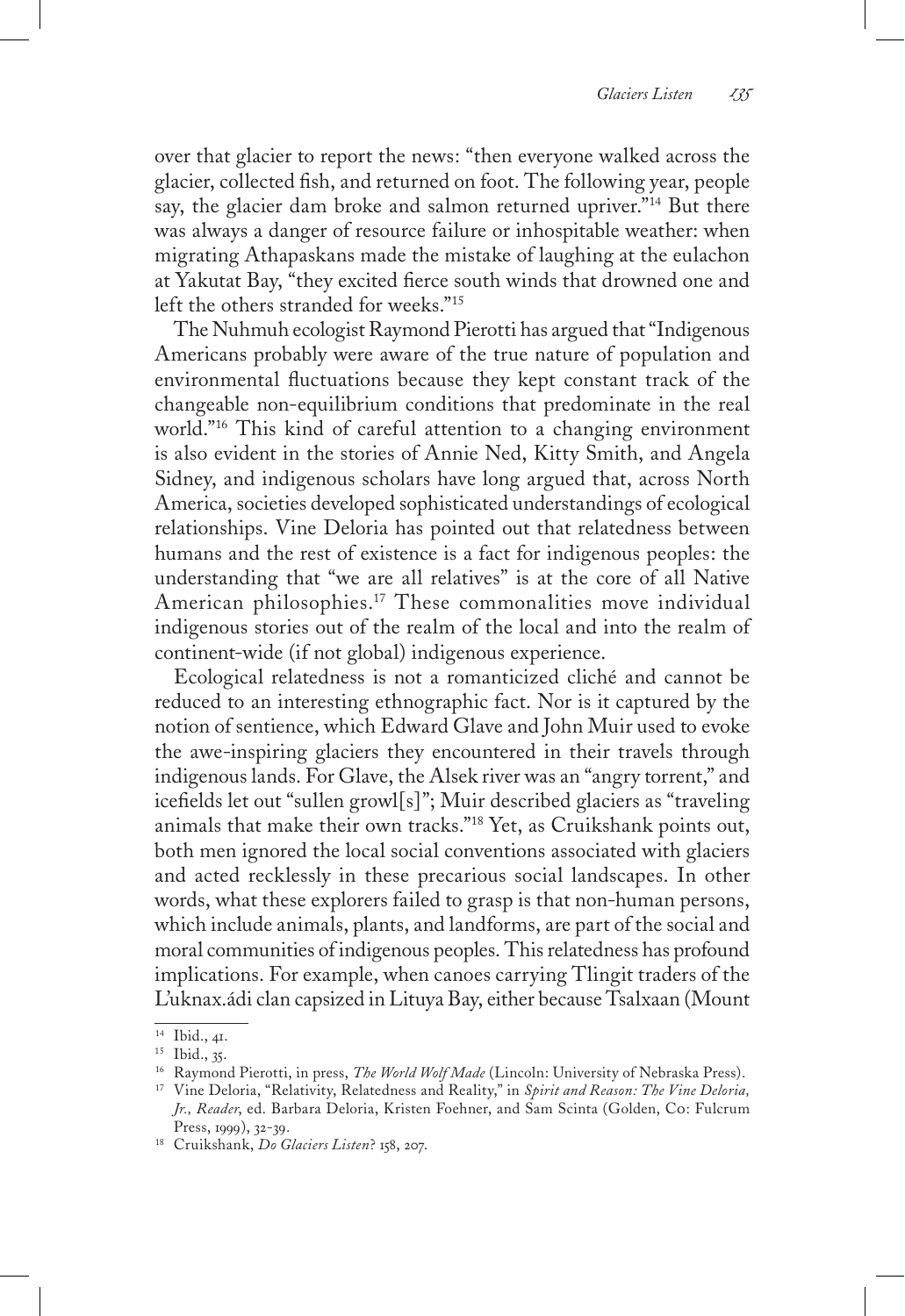Fairweather) did not give a sign or because the travellers did not heed the mountain's warnings, the clan adopted Tsalxaan as a crest, which they had paid for with the lives of their ancestors. While they dispersed to other villages, the narratives associated with this event are crucial to L'uknax.ádi history.19 Similarly, a glacial advance triggered by a woman's inappropriately calling out to a glacier, thus forcing the village to flee and resulting in the burial of one of its members, is today evidence of the Chookaneidí clan's title to Glacier Bay.<sup>20</sup> Such stories of disaster and rebuilding are examples of how "TEK [traditional ecological knowledge] defines politics and ethics as existing in the realm of the ecosystems, and would argue that it makes no sense to limit the notion of politics and ethics only to human beings."21 In other words, the inclusion of non-humans in human communities leads to "an ethical system that requires proper treatment of the non-human."22

Not only does the concept of kinship with the world encapsulate the central importance of understanding and maintaining relationships – including those between humans and non-humans – but it is also what Deloria calls "a practical methodological tool for investigating the natural world and drawing conclusions about it that can serve as guides for understanding nature and living comfortably within it."23 Similarly, Eldon Yellowhorn reminds us that, "for tribal people, amassing knowledge about the natural world is not randomly collecting trivia; instead, knowledge is derived through systematic analysis of natural phenomena that requires a particular thought process."24 Julie Cruikshank found this to be the case as well: "while these stories [of glaciers] may seem distant from the business of daily life, they do specific kinds of practical work in a profoundly material world."25 In the context of rapidly shifting glaciers, Cruikshank argues, this work included helping people to learn to watch for, and respond carefully to, environmental change, while maintaining trading and kin relations across great distances. The stories of Annie Ned, Kitty Smith, and Angela Sidney demonstrate that indigenous ways of knowing are empirical, systematic, comparative, and theoretical. But they are also grounded

<sup>19</sup> Ibid., 133.

<sup>20</sup> Ibid., 39, 159-60.

<sup>21</sup> Raymond Pierotti and Daniel Wildcat, "Traditional Ecological Knowledge: The Third Alternative," *Ecological Applications* 10, 5 (2000): 1336.

<sup>22</sup> Ibid., 1337.

<sup>23</sup> Deloria, "Relativity, Relatedness, and Reality," 34.

<sup>24</sup> Eldon Yellowhorn, "Strangely Estranged: Native Studies and the Problem of Science," *Native Studies Review* 13, 1 (2000): 72.

<sup>25</sup> Cruikshank*, Do Glaciers Listen*? 220.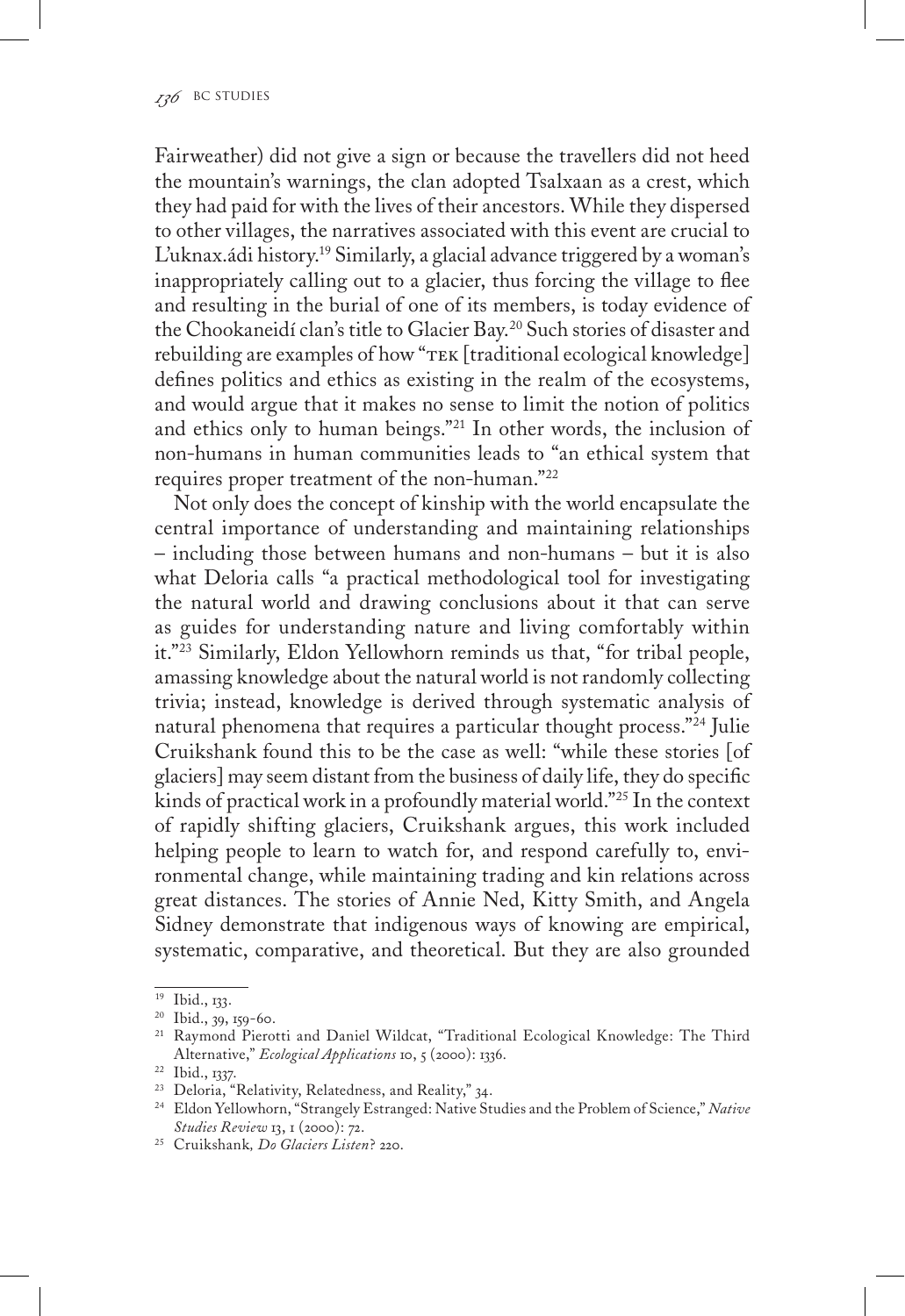in the idea that experience is unified, and this served people well with regard to seeking accommodation from unpredictable and potentially deadly glaciers and weather events. This orientation, which is mirrored in other indigenous traditions, stands in stark contrast to the metaphors of "balance of nature" and "equilibrium" that, until very recently, have dominated Western ecological science.<sup>26</sup>

When two of La Perouse's boats vanished in dangerous waters while taking some final soundings of Lituya Bay, Western science was temporarily but dramatically thrown into question. In the days before disaster struck, La Perouse, Cruikshank writes, "took comfort in the technology he transported to measure nature's dimensions, tame its uncertainties, and ascertain its physical attributes."27 In contrast, the local Tlingit expressed great interest and concern over the astronomical observatory La Perouse had erected, and they proceeded to take the record book being kept there.<sup>28</sup> Decades later, Alejandro Malaspina's observatory had to be quickly dismantled when Tlingit "showed too spirited an interest."29 Similarly, when Muir arrived at Lynn Canal a century later, he was "vigorously questioned" about what an American scientist had been doing "on a mountain-top back of the village with many strange things looking at the sun."30 Edward Glave described a lengthy delay at Neskataheen, where "'the confounded dogs' … had stolen a notebook containing sextant observations, barometer readings, camera notes, and part of his diary."31 Indigenous peoples clearly understood the long-term implications of scientific data for their lands and sovereignty. To them, Western science was not a matter of fact but, rather, as Bruno Latour would put it, a "matter of concern": "matters of fact are only very partial and, I would argue, very polemical, very political renderings of matters of concern and only a subset of what could also be called 'states of affairs.'"32 Measurements allowed newcomers to return and eventually gain a kind of mastery over the land through navigation, geography, and related geological, botanical, and anthropological investigations. Scientific records were recognized by indigenous peoples as dangerous facts with far-reaching implications. As matters of concern and states of affairs, such science could not be neutralized by reference to physical

<sup>26</sup> Pierotti, *World Wolf Made*, 64-67.

<sup>27</sup> Cruikshank, *Do Glaciers Listen*? 243.

<sup>28</sup> Ibid., 136.

<sup>29</sup> Ibid., 233.

<sup>30</sup> Ibid., 215.

<sup>31</sup> Ibid., 194.

<sup>32</sup> Bruno Latour, "Why Has Critique Run Out of Steam? From Matters of Fact to Matters of Concern," *Critical Inquiry* 30 (2004): 232.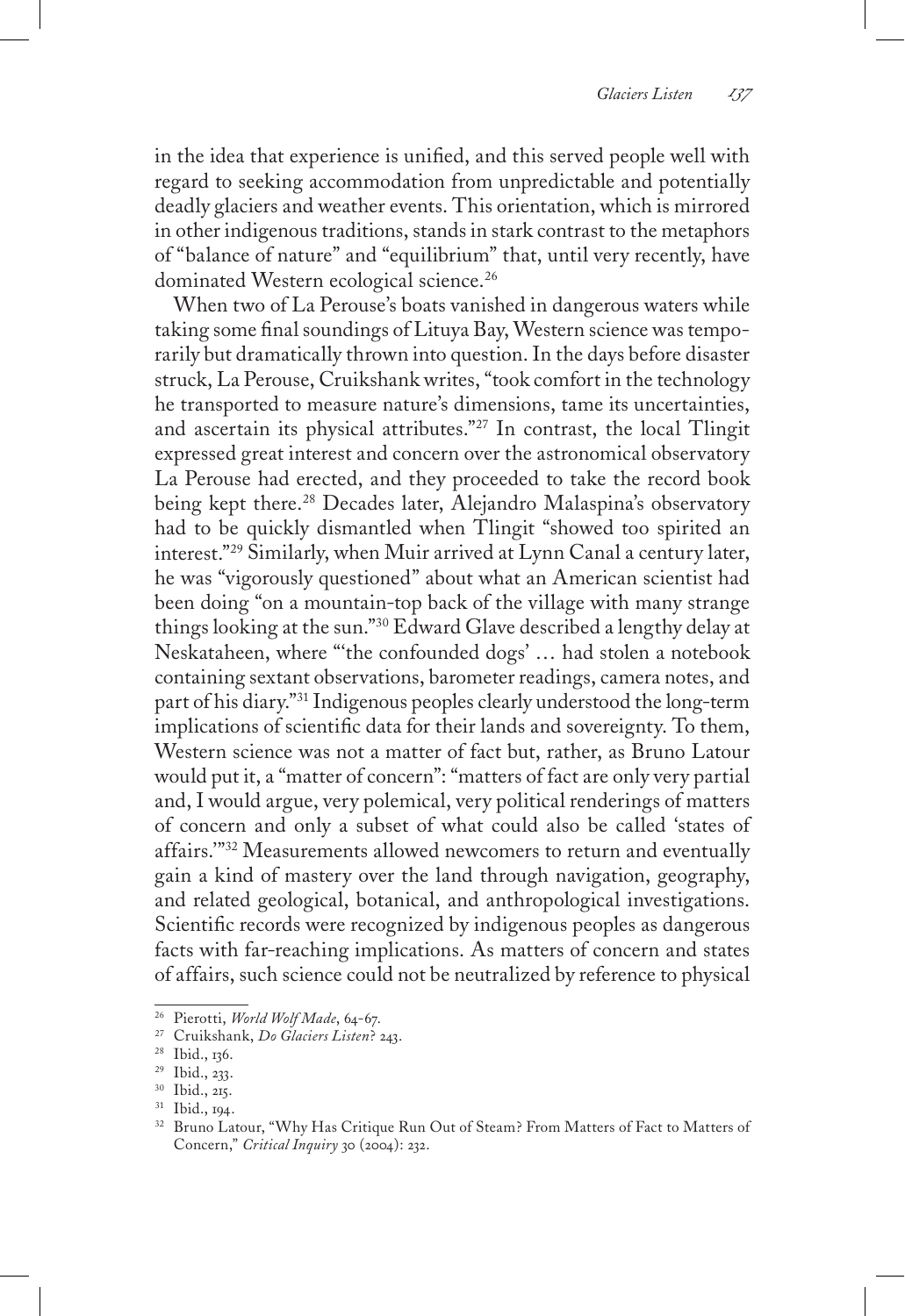laws or by reducing it to the instruments and techniques by which it was carried out.

Whereas Western science – which Harris sees as singularly robust, rational thought – uncritically accepts how the boundaries around glaciers and glacial environments should be drawn, Cruikshank's narrative adds reality to scientific exploration of indigenous lands by demonstrating that glaciers are also about encounters with and at glaciers – encounters that continue to resonate today and that continue the work of transforming Native-settler relations. She is careful to note that the newcomers' science does not inevitably yield coercive or oppressive results. For example, after the loss of many of his men in riptides at the mouth of Lituya Bay, La Perouse ignored official instructions to collect human remains, and his crewmembers replaced the skulls they had uncovered "with scrupulous exactness, adding presents of iron instruments and beads."33 Early in his travels, Edward Glave insisted on learning Tlingit place names and using them in his maps and reports.<sup>34</sup> And, in 1999, when the nearly six-hundred-year-old remains of a glacier traveller were discovered in the Saint Elias Icefields, coastal Tlingit and the Champagne-Aishihik First Nation allowed the materials to travel for scientific analysis, while planning for the man's funeral potlatch, cremation, and return to the glacier.<sup>35</sup> These convergences of Western and indigenous ways of knowing suggest that it is no longer adequate to appeal to scientific laws, or the constraints of "culture," to explain why "we come at these [Native] stories differently … the taken-for-granted background of the stories is not ours."36 To do so would be to reject the possibility of a middle ground that is rooted in understanding rather than control and manipulation, local histories rather than global generalities and unilinear narratives of "progress," and intercultural exchange rather than marginalization and exploitation.

Stories can open a space for a type of encounter that Cruikshank demonstrates was well established by the time eighteenth- and nineteenthcentury explorers arrived on the scene. Athapaskan and Tlingit populations met each other on the coast in encounters that saw newcomers incorporating their own traditions into the local, existing forms of social organization and governance. When Athapaskans from the Copper River region arrived at Yakutat Bay, they integrated themselves into the diplomatic protocols of the people already living there and adopted

<sup>33</sup> Cruikshank, *Do Glaciers Listen*? 147.

<sup>34</sup> Ibid., 182.

<sup>35</sup> Ibid., 247.

<sup>36</sup> Harris, "Do Glaciers Really Listen?" 106.